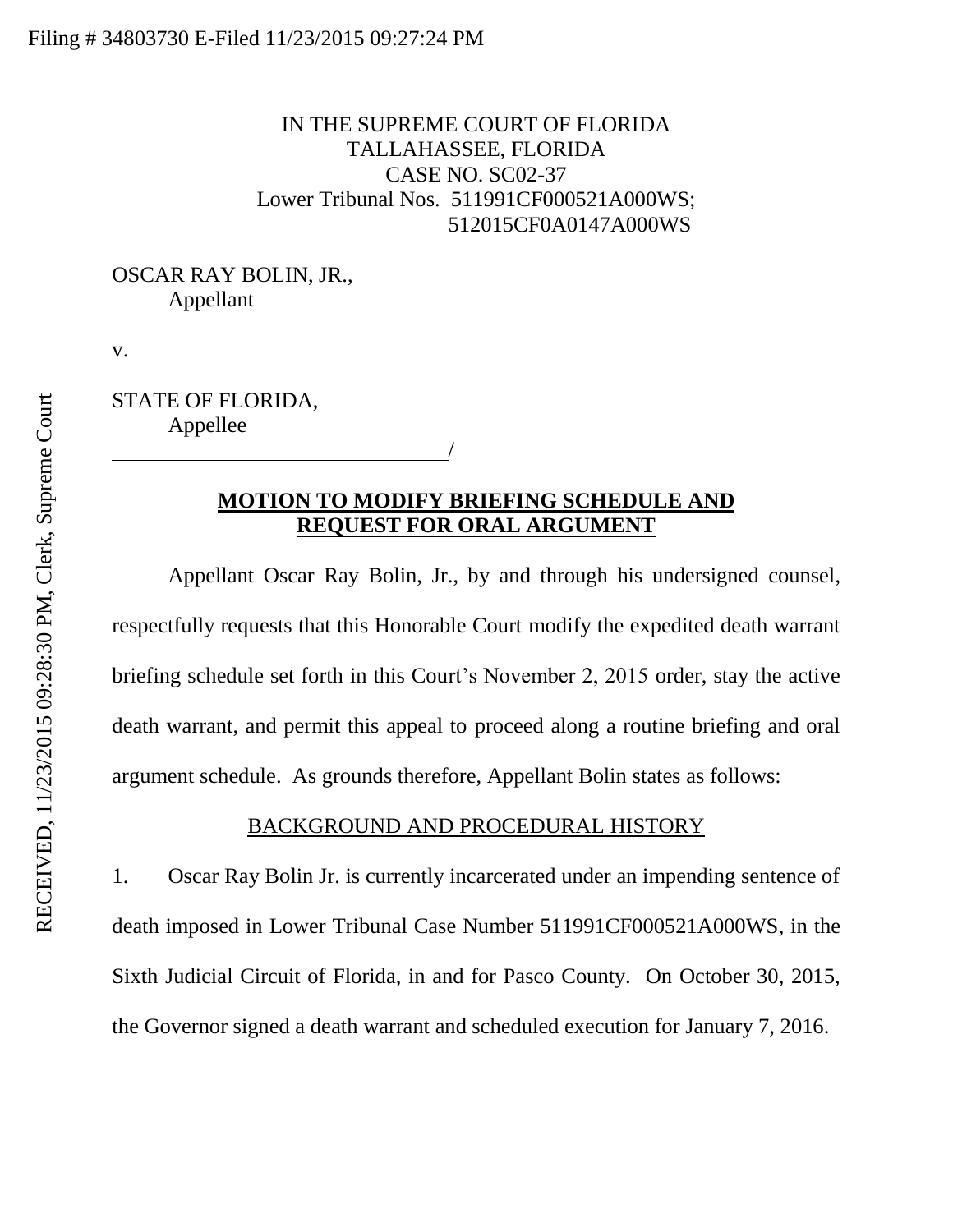2. On September 26, 2014, Mr. Bolin filed in the Sixth Circuit Court a successive motion to vacate and set aside the judgment and sentence of death based on newly discovered evidence. The motion raised the following issues: I) "Newly Discovered Evidence of the Confession of Steven Kasler," II) "Newly Discovered Evidence of the Prior Bad Acts of FBI Agent Michael Malone, Malone's Handling of Evidence that was Used Against Mr. Bolin, and the Probable Tampering that Occurred During Malone's Handling of the Evidence," and III) "The State's Failure to Disclose Information Regarding Malone's Misconduct and the Investigation into his Work Violated the State's Duty to Disclose Favorable, Material Evidence Pursuant to *Brady v. Maryland*."

3. Claim I arose based on the fact that an Ohio inmate named Steven Kasler confessed to having committed the murder at issue in the instant case. Shortly after the circuit court initially granted an evidentiary hearing on the Kasler confession issue, the parties learned that Kasler committed suicide. Given that unexpected event, the circuit court struck Claim I of Mr. Bolin's motion with leave to amend the claim. The court also granted leave for Mr. Bolin to add an additional *Brady*-related claim that tied back to the Kasler issue and which was set forth as a Claim IV.

4. The circuit court went on to summarily deny the Malone-related grounds of the motion, Claims II and III, in a non-final order entered on December 15, 2014.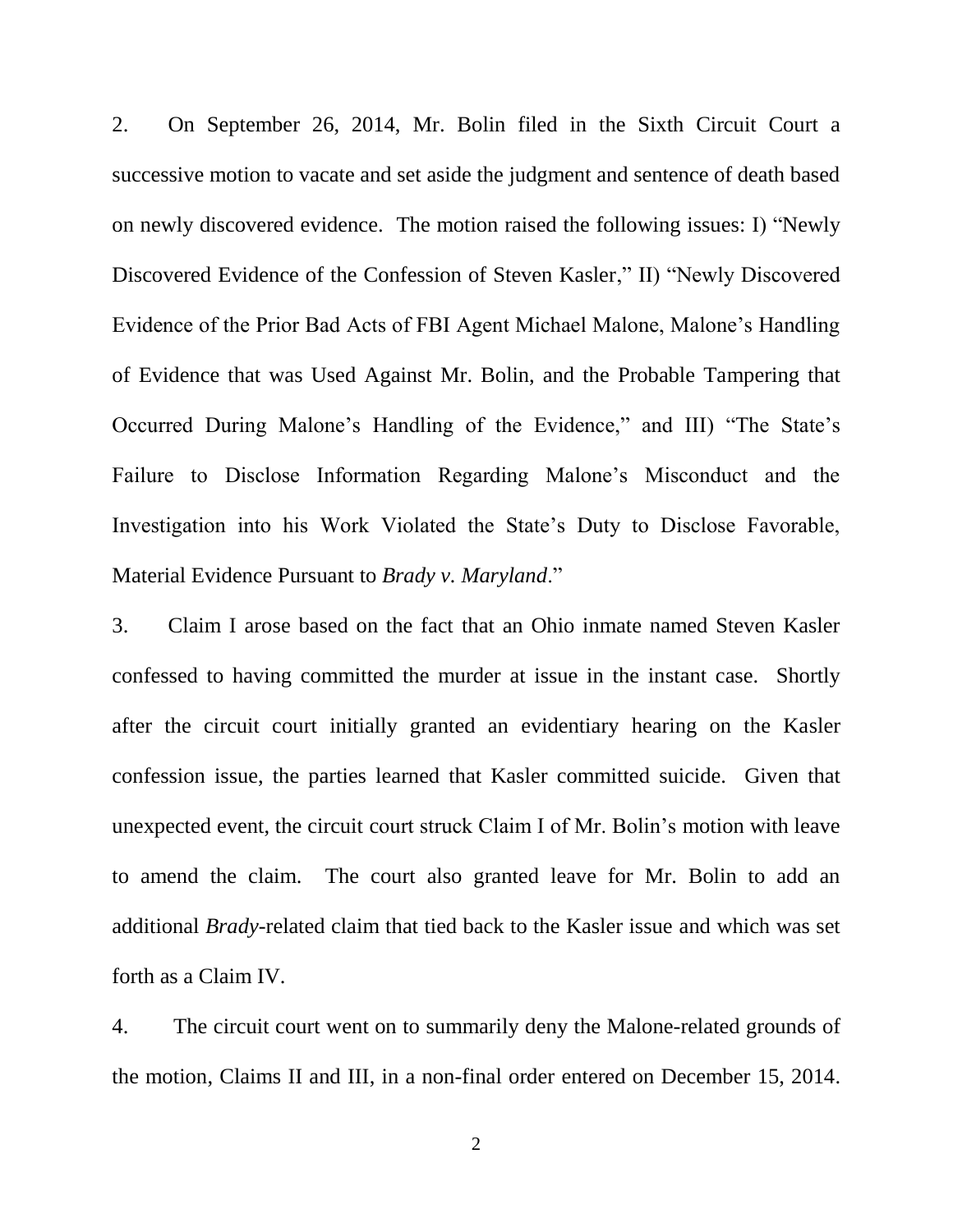In denying relief on the Malone claims, the court found that the issues were conclusive and speculative at that point. In so reasoning, the court noted that the defense was not able to present any evidence of actual tampering of evidence on the part of Malone. Mr. Bolin, however, had requested an evidentiary on the Malone issues in hopes of being able to present such evidence. The court also found that the Malone issues were untimely because the prior Bolin defense team has known of issues regarding Malone for several years now. Mr. Bolin's claim, however, had relied on a case-specific letter he had received from the Department of Justice regarding the Malone issues, as well as on a U.S. Office of the Inspector General Report, issued in July, 2014, which criticized prior investigations into Malone and which reached new and additional conclusions regarding Malone's tainted work with the FBI.

5. On October 19, 2015, after conducting an evidentiary hearing on the Kasler claims (Claims I and IV), the circuit court entered its final order denying the motion. In denying the Claim I Kasler ground and the related *Brady v. Maryland* ground, the court reasoned that the Kasler confession was not evidence of a magnitude that it would probably produce an acquittal or a sentence other than death if admitted at a retrial.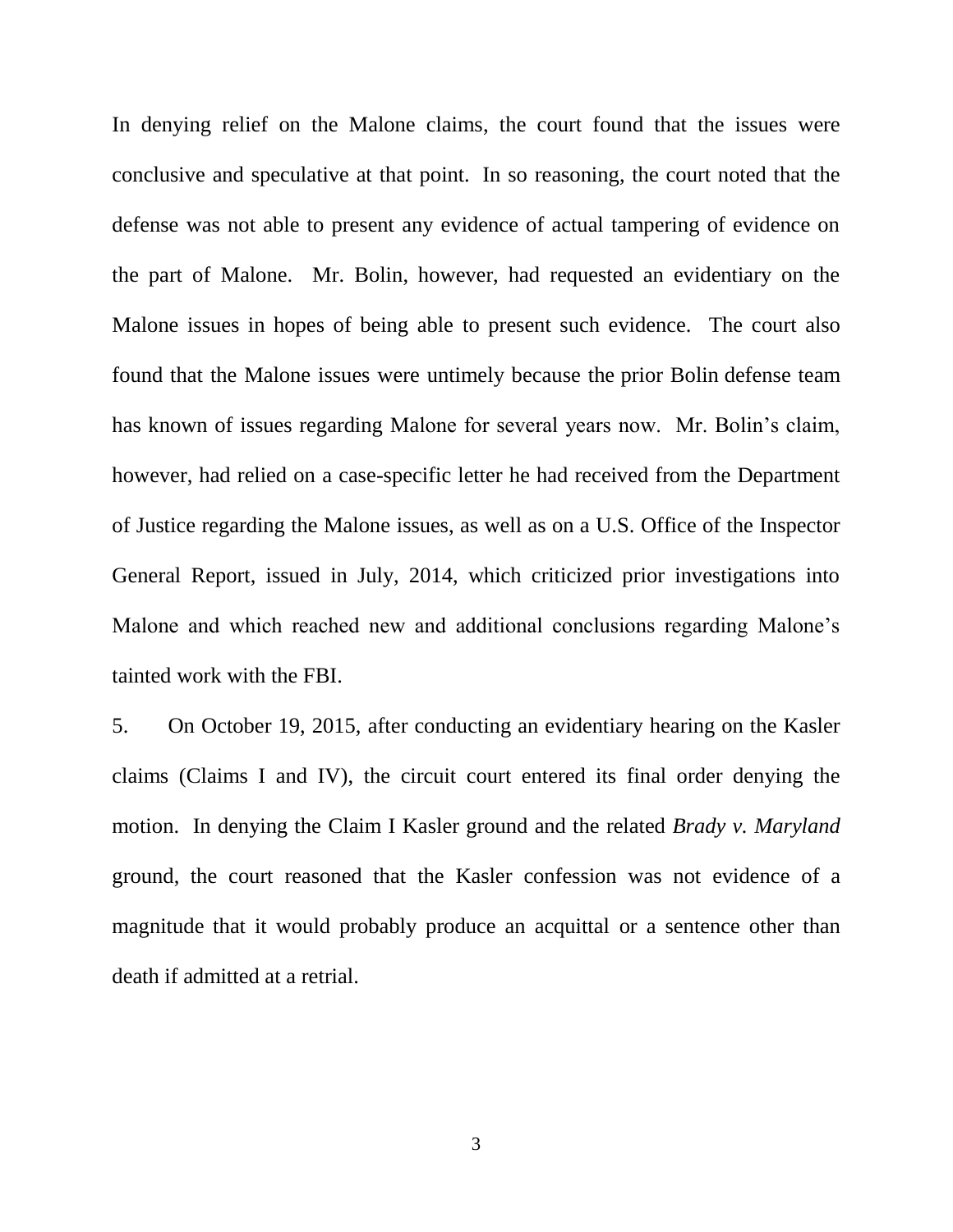6. Shortly thereafter, on October 30, 2015, before for the time for filing a motion for rehearing had passed, the Governor signed the death warrant for Mr. Bolin.

7. On November 2, 2015, this Court, correspondingly, issued a truncated briefing schedule in light of the death warrant having been signed.

8. On November 3, 2015, Mr. Bolin filed a timely motion for rehearing in the circuit court, setting facts points of law that the circuit court had overlooked with regard to both the Kasler and Malone claims, as well as newly discovered facts that pertained to the Kasler claims.

9. Mr. Bolin then filed a successive motion to vacate his death sentence pursuant to Rule 3.851(h)(5). That motion set forth a fifth claim for relief: that "The Current Death Warrant Selection and Signing Procedure Results in the Arbitrary and Capricious Implementation of the Death Penalty in Violation of the Eighth and Fourteenth Amendments, Deprives Defendants of Due Process, and Violates the Separation of Powers Doctrine."

10. On November 20, 2015, the circuit court entered an order summarily denying Mr. Bolin's motion for rehearing and his successive motion to vacate.

11. Contemporaneous with this motion, Mr. Bolin filed a notice of appeal.

 $\overline{a}$ 

 $<sup>1</sup>$  In order to avoid any confusion if and when the motion should be appealed, Mr.</sup> Bolin reasserted the original four claims of his successive Rule 3.851 motion, which were then still pending on rehearing in the circuit court, and asserted the additional Rule 3.851(h)(5) claim as a Claim V.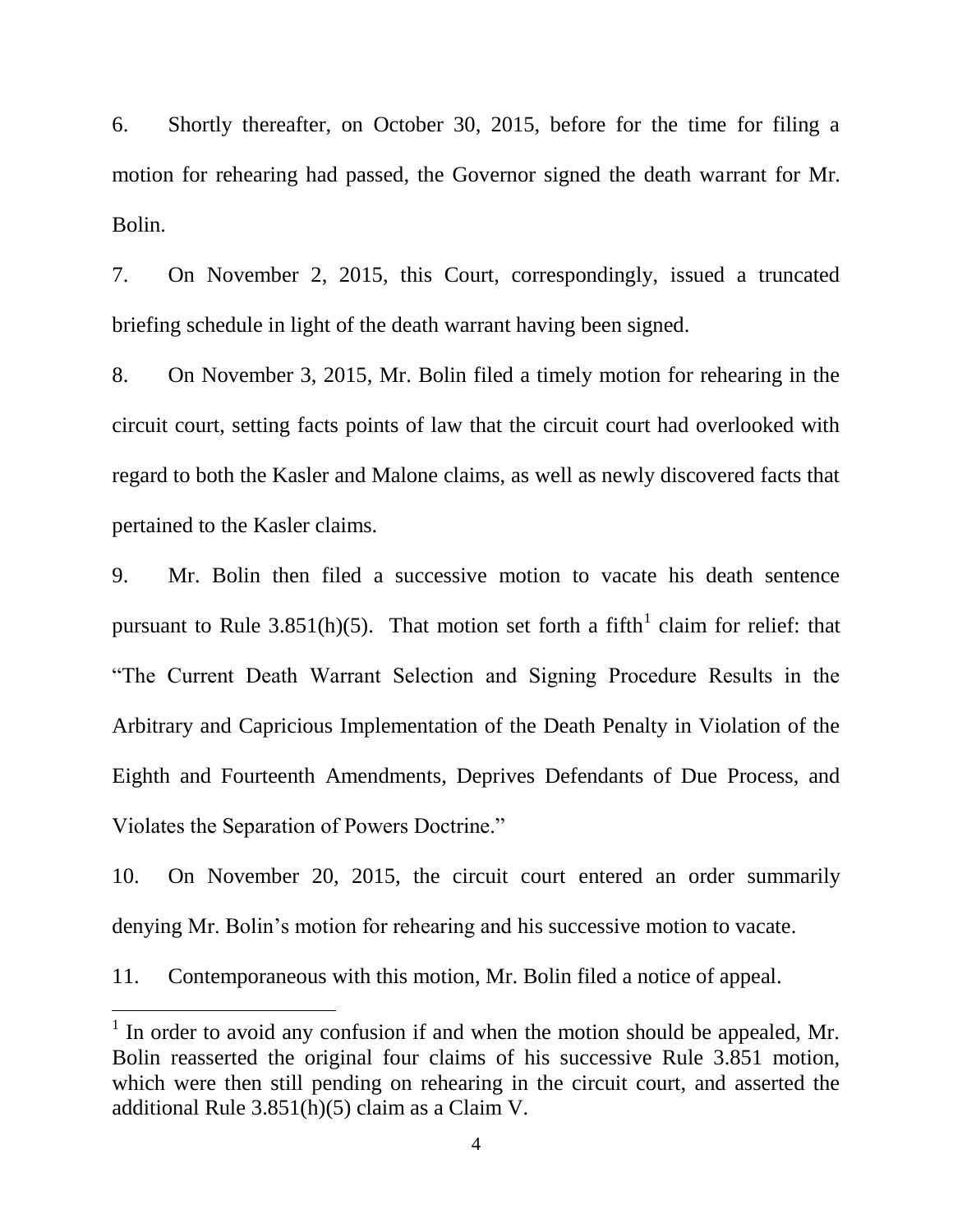#### GROUNDS FOR MODIFICATION OF THE BRIEFING SCHEDULE

12. As set forth above, the circuit court found that Mr. Bolin's Kasler-based newly discovered evidence grounds were sufficient to require merits review.

13. The appeal from the denial of Mr. Bolin's Rule 3.851 motion will require this Court to conduct an extensive merits review of significant issues arising from his newly discovered evidence. Under the precedent established by this Court, Mr. Bolin's counsel will be required to brief, and the Court will be required to evaluate, Mr. Bolin's newly discovered evidence arguments in the context of the *totality* of the evidence presented at trial, as well as the evidence uncovered during *all* post-conviction proceedings over the nearly 20 years since Mr. Bolin's conviction and sentencing. *See Jones v. State*, 709 So. 2d 512, 521 (Fla. 1998); *Swafford v. State*, 125 So. 3d 760 (Fla. 2013); *Hildwin v. State*, 141 So. 3d 1178 (Fla. 2014).

14. In *Swafford*, this Court held that, in evaluating post-conviction claims based on newly discovered evidence, courts must consider the *cumulative* effect of *all* of the evidence that would be admissible at a retrial. The cumulative analysis must include *all* of the evidence that was presented at the original trial, and *all* evidence uncovered during post-conviction proceedings, including any evidence that was previously excluded as procedurally barred, as well as any evidence underlying previously-presented claims under *Brady v. Maryland*, 373 U.S. 83 (1963). "In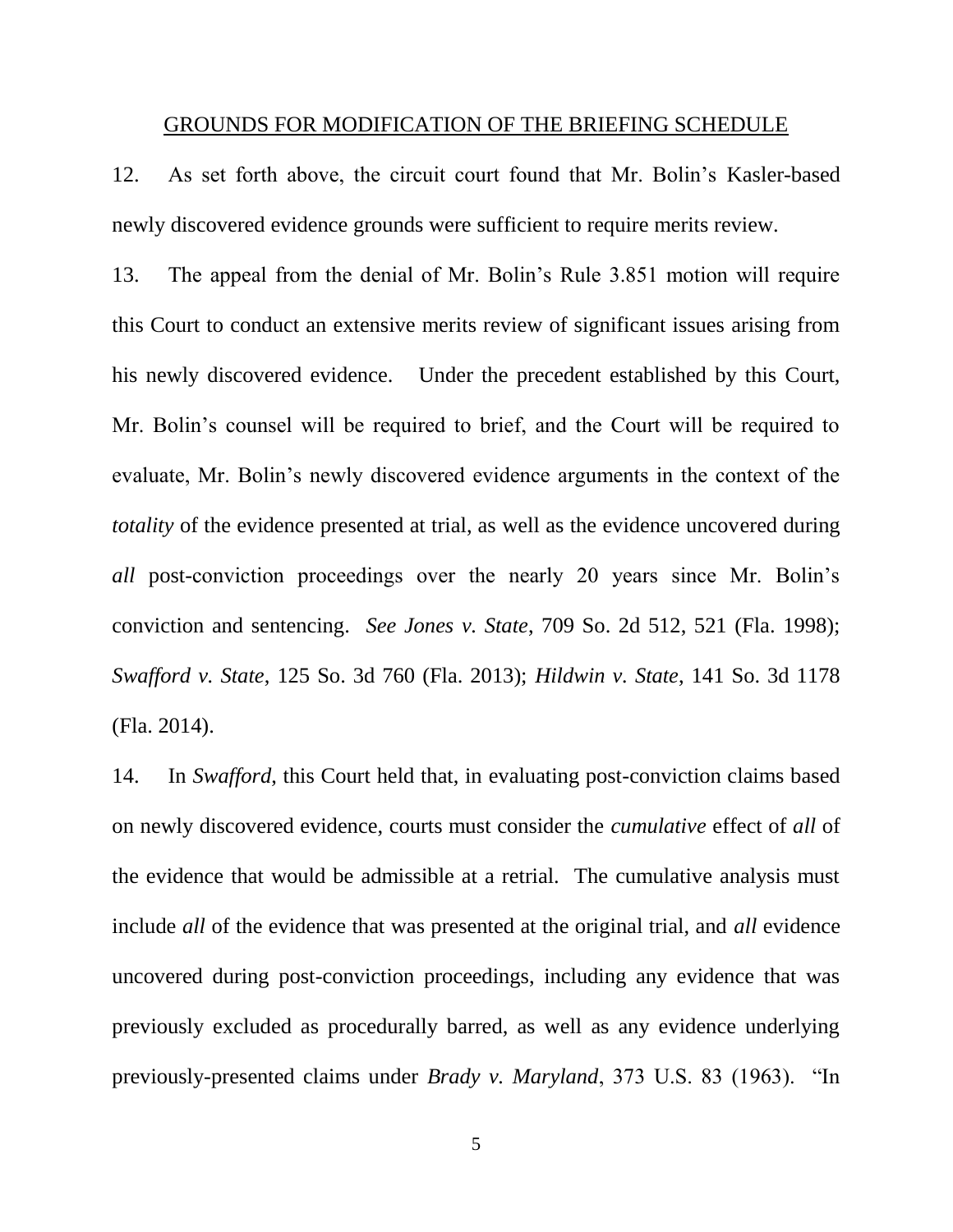determining the impact of newly discovered evidence," the *Swafford* Court ruled, courts "must conduct a cumulative analysis of all the evidence so that there is a 'total picture' of the case and 'all the circumstances of the case.'" *Swafford*, 125 So. 3d at 776 *quoting Lightbourne v. State*, 742 So. 2d 238, 247 (Fla. 1999) Courts must also consider the materiality and relevance of the evidence, and any inconsistencies in the newly discovered evidence. *See Id.* at 767-68, 777- 78.

15. In *Hildwin*, this Court reaffirmed the cumulative analysis holding of *Swafford*. Moreover, the Court held, in evaluating the impact of newly discovered evidence on the "total picture" and "all of the circumstances of the case," courts cannot turn a blind eye when the defendant's newly discovered evidence undermines a central pillar of the theory that the State made center-stage at trial, even if it appears possible that the State could have convicted the defendant if it had decided to pursue a different theory and did not use the evidence that was later discredited by the defendant's newly discovered evidence. *See Hildwin*, 141 So. 3d at 1181, 1183-92.

16. The cumulative, probabilistic assessment required under *Swafford*, *Hildwin*, and related cases should not be undertaken within the constricted briefing schedule initiated by a death warrant.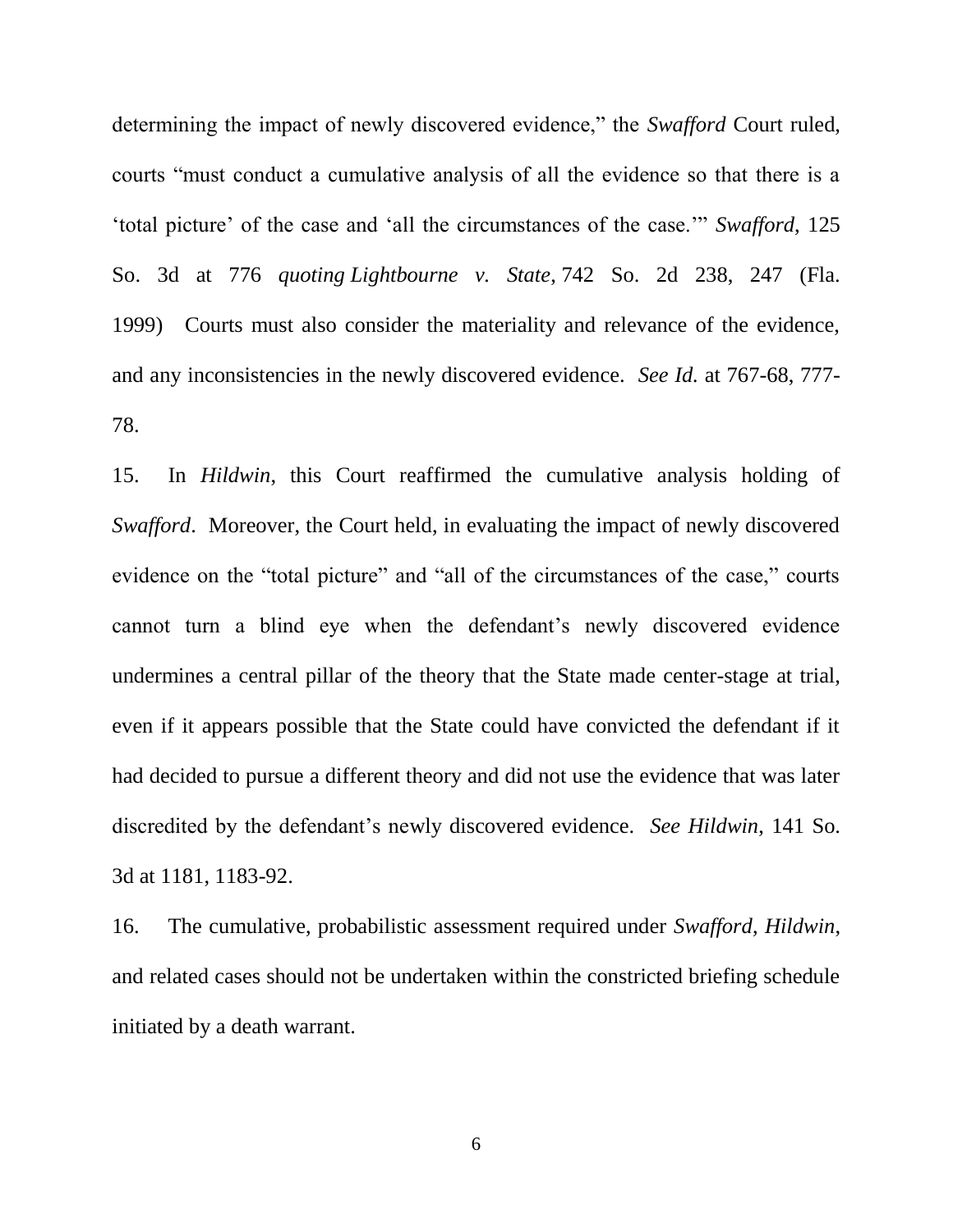17. In light of the significance of Mr. Bolin's newly discovered evidence, as well as the cumulative analysis demands of *Swafford*, *Hildwin*, and related cases, Mr. Bolin respectfully submits that counsel cannot professionally brief the issues, and the Court, in turn, cannot effectuate meaningful review of the denial of Rule 3.851 relief, in the constricted "under warrant" briefing schedule set forth in this Court's November 2, 2015 order.

18. Mr. Bolin also submits, respectfully, that the Court will not be able to conduct adequate review of the significant merits issues in the appeal without a stay of the death warrant.

19. Mr. Bolin's request that the Court alter the current briefing schedule, enter an untruncated schedule, permit oral argument, and enter a stay in order to proceed without the exigencies created by this death warrant is consistent with the perspective of the United States Supreme Court and the rationale underlying the current approach to cases litigated under Florida Rule of Criminal Procedure 3.851. Even under the framework of the federal habeas corpus statute -- a statutory framework more restrictive than Florida's system of post-conviction review -- the United States Supreme Court has endorsed a perspective consistent with Mr. Bolin's motion. Accordingly, the United States Supreme Court held that when a claim that was not available earlier, and therefore could not be presented earlier, is presented in a second petition, that petition should not be treated as a "successive"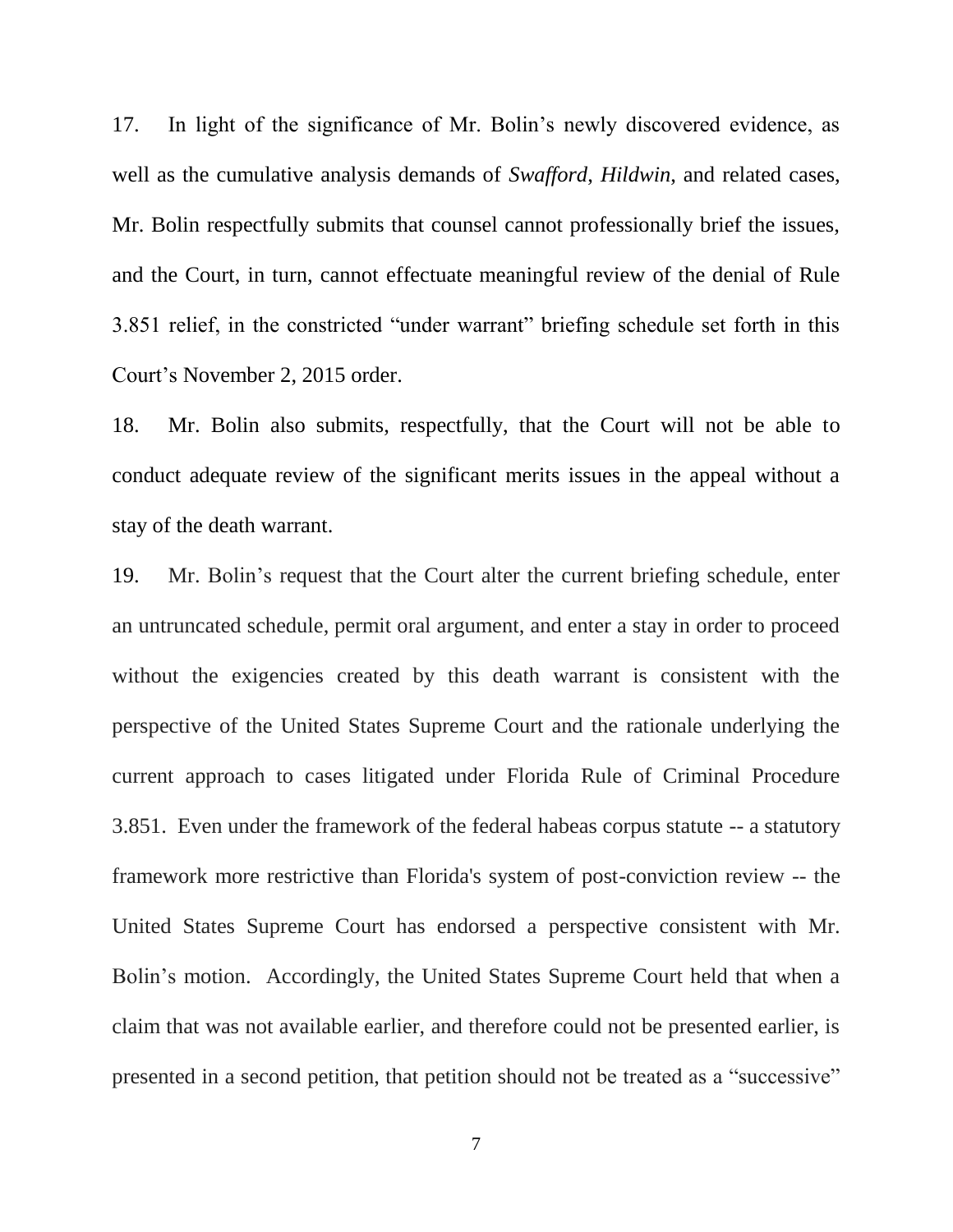petition, but the petitioner's claim, evidence, and argument should be reviewed in a manner consistent with the review afforded in first petition cases. *See Panetti v. Quarterman*, 551 U.S. 930 (2007). In such circumstances, the petition should be treated in the manner an initial petition would be treated, without the truncated timing and review associated with petitions after the first round of collateral litigation. Mr. Bolin's case is in that posture as the Circuit Court has found that this litigation is founded on a claim, and supporting evidence, that was not available earlier, and therefore that he claim could not be presented until the current post-conviction proceeding.

20. As to Florida litigation under Rule 3.851, the Court Commentary to the 1993 adoption of Rule 3.851 sets forth: "[I]t is important to emphasize that the governor agrees that absent the circumstances where a competent death-sentenced individual voluntarily requests that a death warrant be signed, no death warrants will be issued during the initial round of federal and state review, providing that counsel for death penalty defendants is proceeding in a timely diligent manner. This Court agrees that the initial round of post-conviction proceedings should proceed in a deliberate but timely manner without the pressure of a pending death warrant."

21. While Mr. Bolin's current Rule 3.851 motion is not his first motion, it is the first motion on the new and previously unavailable evidence, i.e., it is a "first motion" for purposes of the current newly discovered evidence claim, which could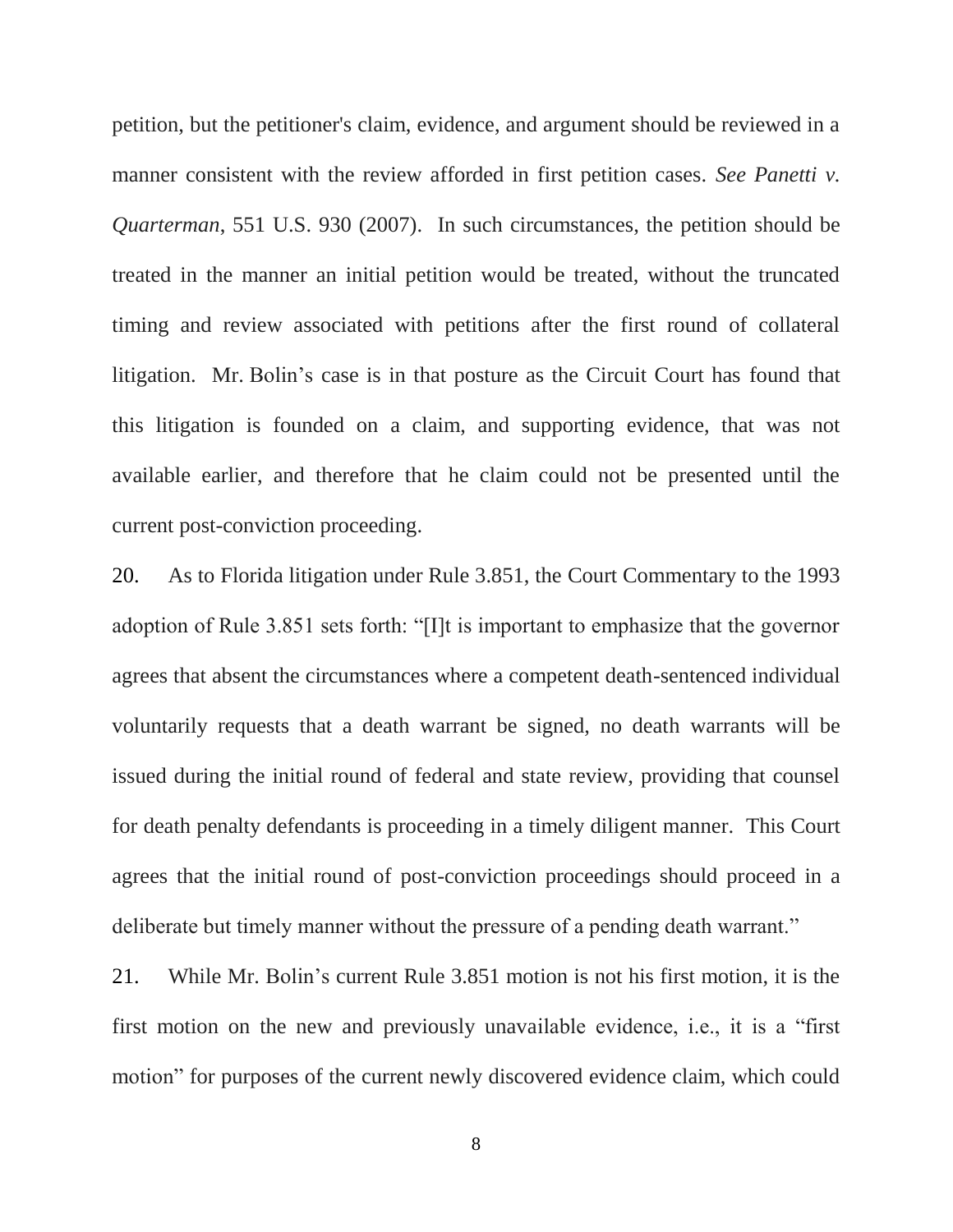not have been raised earlier. As noted, the Circuit Court has found that the new evidence was not previously available. Thus, this is the first round of litigation concerning the evidence that another inmate confessed to the murder for which Mr. Bolin was convicted.

22. Counsel know only one other instance in Florida where an evidentiary hearing was conducted on a newly discovered evidence claim and a death warrant was signed after the evidentiary hearing had been conducted, but before this Court's appellate review was completed. That instance was the case of Paul Beasley Johnson. There, this Court stayed Mr. Johnson's execution, conducted oral argument and plenary, careful review, and ultimately vacated the death sentence, holding that it was infected by constitutional error. *See Johnson v. State*, 44 So. 3d 51 (Fla. 2010). Like Mr. Johnson's case, where this Court entered a stay and conducted full review, Mr. Bolin's case should also be afforded untruncated review, oral argument, and a stay of execution to effectuate such careful review without the exigencies created by the death warrant.

23. Given the circumstances in Mr. Bolin's case -- where an evidentiary hearing has been conducted and a determination has been made that the petition is predicated previously unavailable evidence that is newly discovered within the meaning of *Jones v. State*, 591 So. 2d 911 (1991), this Court's commentary to the adoption of Rule 3.851 should apply. Mr. Bolin's appeal, therefore, "should